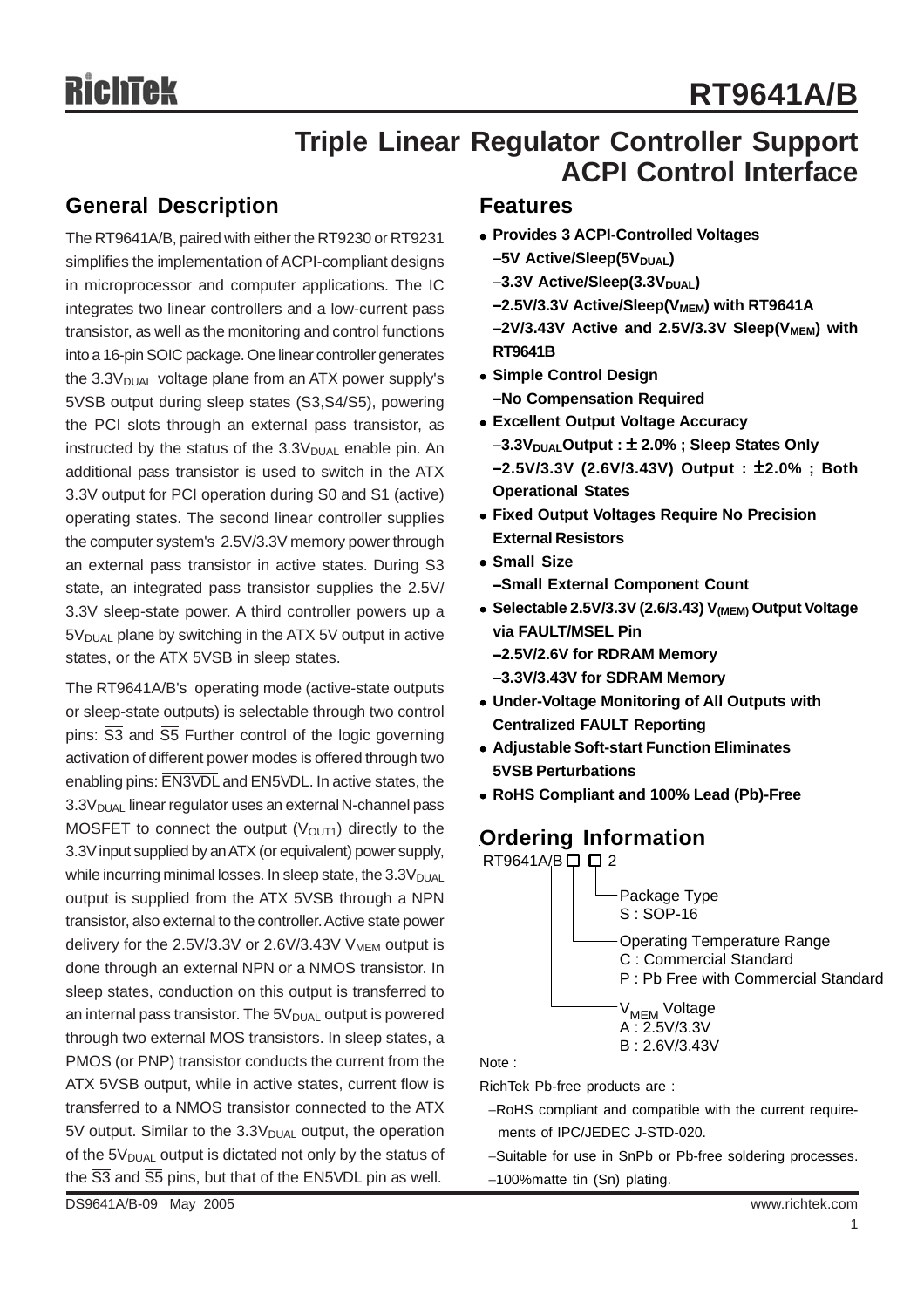## **Pin Configurations**



## **Typical Application Circuit**

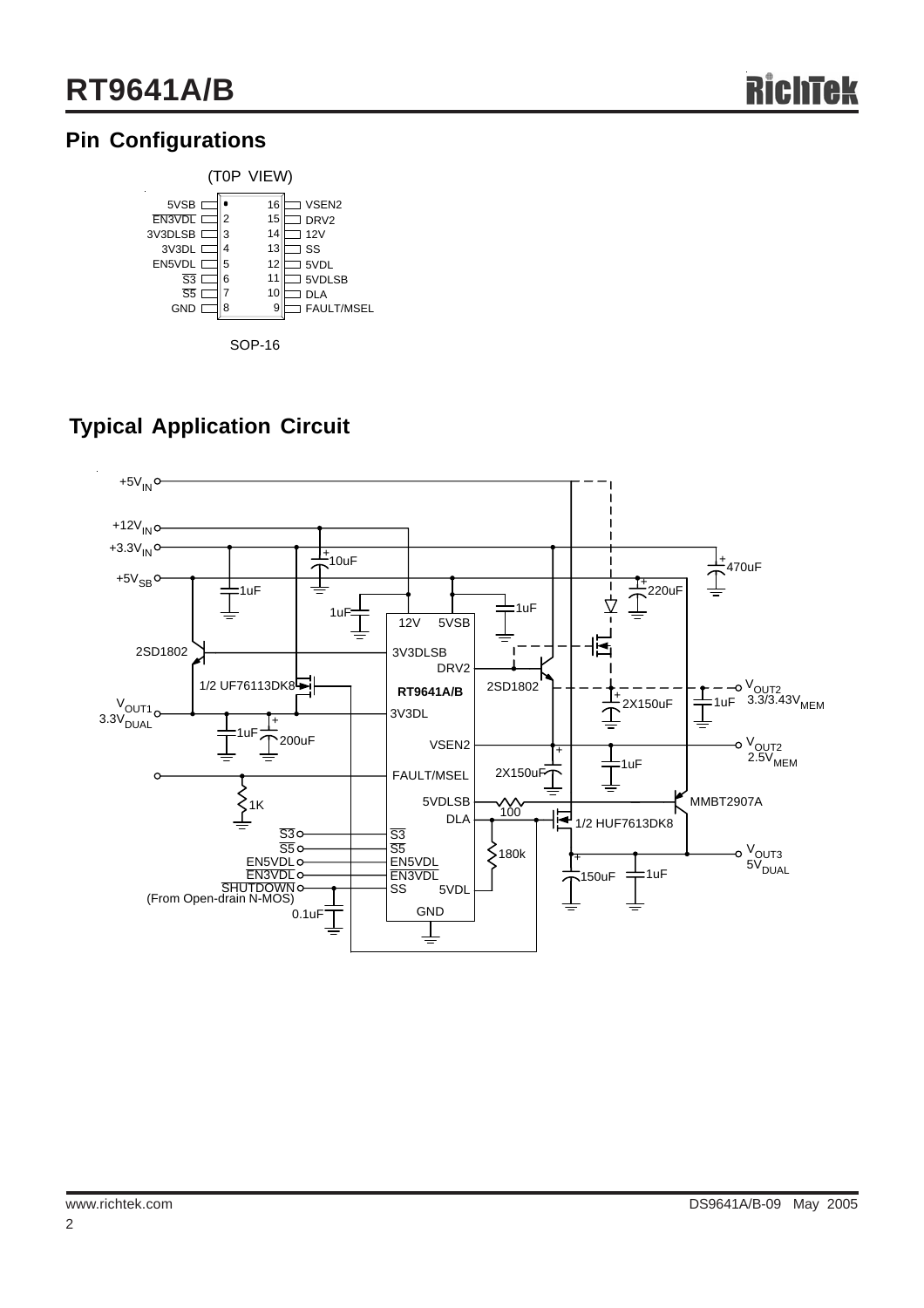### **Function Block Diagram**



### **Simplified Power System Diagram**

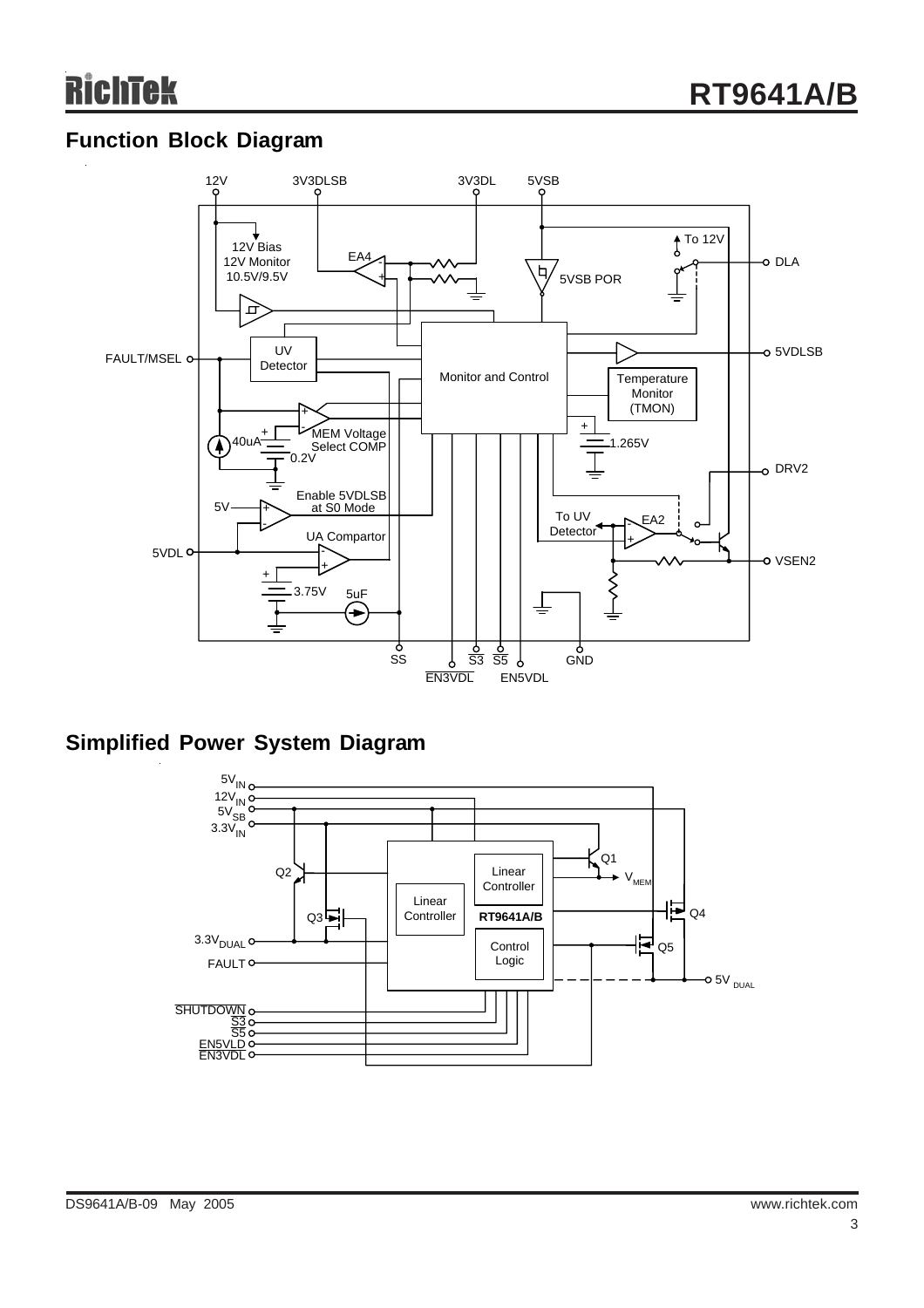### **Absolute Maximum Ratings**

| • Package Thermal Resistance |  |
|------------------------------|--|
|                              |  |
|                              |  |
|                              |  |
|                              |  |

### **Recommended Operating Conditions**

| • Ambient Temperature Range - |  |
|-------------------------------|--|
| <b>CAUTION:</b>               |  |

#### Stresses beyond the ratings specified in "Absolute Maximum Ratings" may cause permanent damage to the device. This is a stress only rating and operation of the device at these or any other conditions above those indicated in the operational sections of this specification is not implied.

### **Electrical Characteristics**

(V<sub>CC</sub> (12V<sub>IN</sub>) = 12V, GND = 0V, T<sub>A</sub> = 25°C, unless otherwise specified)

| <b>Parameter</b>                            | <b>Symbol</b>             | <b>Test Conditions</b>                                    | Min | Тур  | <b>Max</b> | <b>Units</b> |  |  |
|---------------------------------------------|---------------------------|-----------------------------------------------------------|-----|------|------------|--------------|--|--|
| <b>VCC Supply Current</b>                   |                           |                                                           |     |      |            |              |  |  |
| <b>Operating Supply Current</b>             | <b>I</b> <sub>5</sub> VSB |                                                           | --  |      | 20         | mA           |  |  |
| Shutdown Supply Current                     | I <sub>5</sub> VSB(OFF)   | $V_{SS} = 0V$ , $\overline{S3} = 0$ , $\overline{S5} = 0$ | --  | 2    | 10         | mA           |  |  |
| Power-on Reset, Soft-start, and 12V Monitor |                           |                                                           |     |      |            |              |  |  |
| Rising 5VSB POR Threshold                   |                           |                                                           | $-$ | 2.5  | --         |              |  |  |
| Rising 12V Threshold                        |                           |                                                           | --  | 10.5 | 11         |              |  |  |
| Soft-start Current                          | Iss                       |                                                           | $-$ | 6.5  | --         | μA           |  |  |
| Shutdown Soft-start Voltage                 |                           |                                                           | $-$ | 0.8  | --         | V            |  |  |

*To be continued*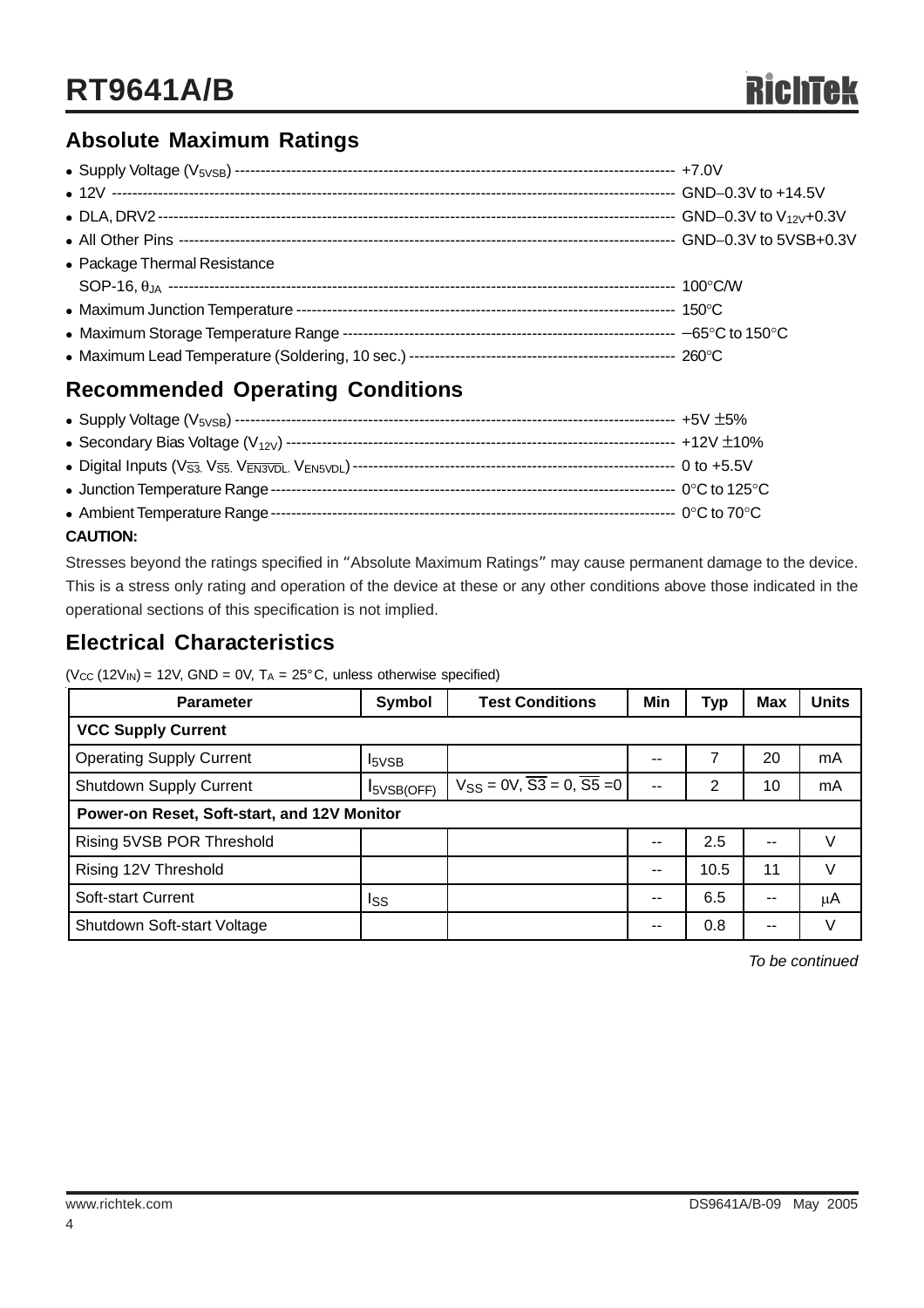# **RichTek**

| <b>Parameter</b>                                | Symbol                                    | <b>Test Conditions</b>                                         | Min                      | <b>Typ</b>     | <b>Max</b>               | <b>Units</b>      |  |  |
|-------------------------------------------------|-------------------------------------------|----------------------------------------------------------------|--------------------------|----------------|--------------------------|-------------------|--|--|
| 2.5V/3.3V (2.6V/3.43V) Linear Regulator (VOUT2) |                                           |                                                                |                          |                |                          |                   |  |  |
| Regulation                                      |                                           |                                                                | н.                       | --             | 2.0                      | %                 |  |  |
| <b>VSEN2 Nominal Voltage Level</b>              | <b>V<sub>VSEN</sub></b>                   | $R_{SEL} = 1k\Omega$                                           | --                       | 2.5/2.6        | --                       | V                 |  |  |
| <b>VSEN2 Nominal Voltage Level</b>              | V <sub>VSEN2</sub>                        | $R_{SEL} = 1k\Omega$                                           | ۰.                       | 3.3/3.4        | --                       | V                 |  |  |
| VSEN2 Under-voltage Falling Threshold           |                                           |                                                                | ۰.                       | 68             | --                       | ℅                 |  |  |
| VSEN2 Under-voltage Hysteresis                  |                                           |                                                                | ۰.                       | $\overline{7}$ | --                       | %                 |  |  |
| <b>VSEN2 Output Current</b>                     | <b>I</b> VSEN <sub>2</sub>                | $5VSB = 5V$                                                    | 200                      | 300            | --                       | mA                |  |  |
| DRV2 Output Drive Current                       | <b>IDRV2</b>                              | $5\text{VSB} = 5\text{V}$ , $R_{\text{SEL}} = 1\text{k}\Omega$ | 20                       | 30             | --                       | mA                |  |  |
| DRV2 Output Impedance                           |                                           | $R_{SEL} = 10k\Omega$                                          | $\overline{\phantom{a}}$ | 200            | --                       | $\Omega$          |  |  |
| 3.3V Dual Linear Regulator (VOUT1)              |                                           |                                                                |                          |                |                          |                   |  |  |
| Sleep-mode Regulation                           |                                           |                                                                | --                       | --             | 2.0                      | ℅                 |  |  |
| 3V3DL Nominal Voltage Level                     | V <sub>3V3DL</sub>                        |                                                                | ۰.                       | 3.3            | --                       | V                 |  |  |
| 3V3DL Under-voltage Falling Threshold           |                                           |                                                                | ۰.                       | 2.24           | --                       | V                 |  |  |
| 3V3DL Under-voltage Hysteresis                  |                                           |                                                                | ۰.                       | 230            | --                       | mV                |  |  |
| 3V3DLSB Output Drive Current                    | <b>I</b> <sub>3</sub> V <sub>3</sub> DLSB | $5VSB = 5V$                                                    | 5.0                      | 10             | --                       | mA                |  |  |
| <b>DLA Output Impedance</b>                     |                                           |                                                                | ۰.                       | 90             | --                       | Ω                 |  |  |
| 5V Dual Switch Controller (VOUT3)               |                                           |                                                                |                          |                |                          |                   |  |  |
| 5VDL Under-voltage Falling Threshold            |                                           |                                                                | --                       | 3.40           | --                       | V                 |  |  |
| 5VDL Under-voltage Hysteresis                   |                                           |                                                                | ۰.                       | 350            | --                       | mV                |  |  |
| 5VDLSB Output Drive Current                     | <b>I</b> <sub>5VDLSB</sub>                | $5VDLSB = 4V$                                                  | -40                      | --             | --                       | mA                |  |  |
| <b>Timing Intervals</b>                         |                                           |                                                                |                          |                |                          |                   |  |  |
| Active to Sleep, Input to Switching Delay       | $T_{d1}$                                  |                                                                | --                       | 10             | --                       | $\mu$ s           |  |  |
| Sleep to Active, Input to Switching Delay       | $T_{d2}$                                  | $C_{SS} = 0.1 \mu F^{(1)}$                                     | --                       | $50^{(1)}$     | --                       | ms                |  |  |
| Control I/O (S3, S5, EN3VDL, EN5VDL, FAULT)     |                                           |                                                                |                          |                |                          |                   |  |  |
| <b>High Level Threshold</b>                     |                                           |                                                                | 2.0                      | ۰.             | $\overline{a}$           | V                 |  |  |
| Low Level Threshold                             |                                           |                                                                | --                       | ۰.             | 0.8                      | V                 |  |  |
| S3, S5 Internal Pull-up Impedance to 5VSB       |                                           |                                                                | --                       | 50             |                          | $k\Omega$         |  |  |
| <b>FAULT Output Impedance</b>                   |                                           | $FAULT = high$                                                 | --                       | 100            | ۰.                       | $\Omega$          |  |  |
| <b>Temperature Monitor</b>                      |                                           |                                                                |                          |                |                          |                   |  |  |
| Fault-level Threshold                           |                                           |                                                                | --                       | 145            | --                       | $\circ$ C         |  |  |
| Shutdown-level Threshold                        | T <sub>DS</sub>                           |                                                                | $\overline{\phantom{m}}$ | 155            | $\overline{\phantom{m}}$ | $^\circ \text{C}$ |  |  |

**Note:**  $^{(1)}$  = 50ms with 0.1µF Soft-start capacitor. The delay time is adjustable with  $t_{d2}$  = 500xC<sub>SS</sub> (ms).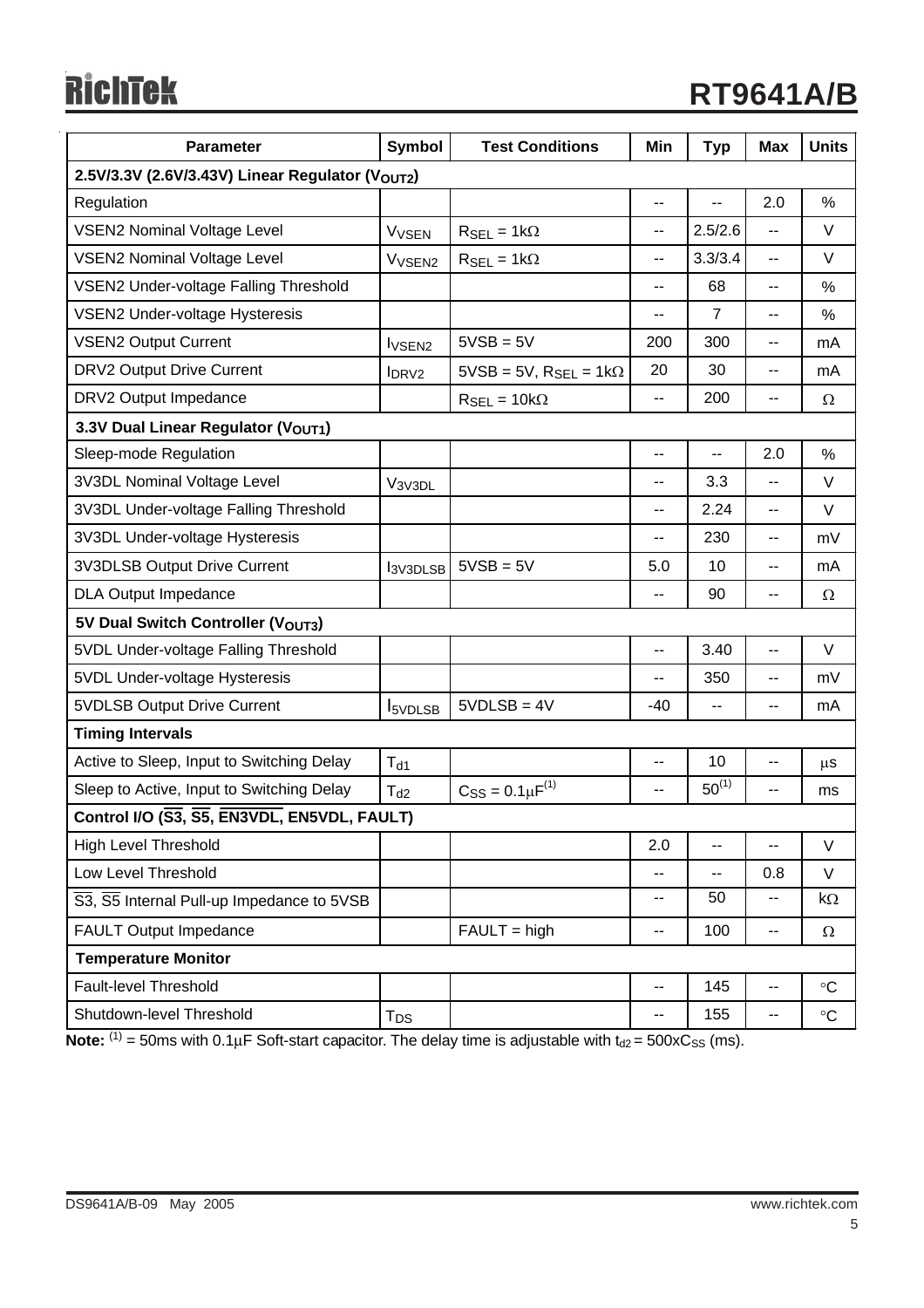### **Functional Pin Description**

#### **5VSB (Pin 1)**

Provide a 5V bias supply for the IC to this pin by connecting it to the ATX 5VSB output. This pin also provides the base bias current for all the external NPN transistors controlled by the IC. The voltage at this pin monitored for power-on reset (POR) purposes.

#### **EN3VDLand EN5VDL (Pin 2 and Pin5)**

These pins control the logic governing the output behavior in response to S3 and S4/S5 requests. These are digital inputs whose status can only be changed during active states operation or during chip shutdown (SS pin grounded by external open-drain device). The input information is latched-in when entering a sleep state, as well as following 5VSB POR release or exit from shutdown.

#### **3V3DLSB (Pin 3)**

Connect this pin to the base of a suitable NPN transistor. In sleep states, this transistor is used to regulate the voltage at 3V3DL pin to 3.3V.

#### **3V3DL (Pin 4)**

Connect this pin to the 3.3V dual output ( $V<sub>OUT1</sub>$ ). In sleep states, the voltage at this pin is regulated to 3.3V; in active states, ATX 3.3V output is delivered to this node through a fully on N-MOS transistor. During all operating states, this pin is monitored for under-voltage events.

#### **S3 and S5 (Pin 6 and Pin7)**

These pins switch the IC's operating state from active (S0, S1) to S3 and S4/S5 sleep states. Connect S3 to SLP\_S3 and  $\overline{S5}$  to  $\overline{SLP\_S5}$ . These are digital inputs featuring internal 50kΩ(typical) resistor pull-up to 5VSB. Internal circuitry de-glitches the S3 pin for disturbances.

#### **GND (Pin 8)**

Signal ground for the IC. All voltage levels are measured with respect to this pin.

#### **FAULT/MSEL (Pin 9)**

This is a multiplexed function pin allowing the setting of the memory output voltage to either 2.5V(2.6V) or 3.3V(3.43V) (for RDRAM or SDRAM memory systems). The memory voltage setting is latched-in when SS pin voltage goes up to 0.8V (typically 5ms after POR). In case of an under-voltage on any of the outputs or an over temperature event, this pin is used to report the fault condition by being pulled to 5VSB.

#### **DLA (Pin 10)**

Connect this pin to the gates of suitable N-MOSFETs, which in active states, are used to switch in the ATX 3.3V and 5V outputs into the  $3.3V_{\text{DUAL}}$  and  $5V_{\text{DUAL}}$  outputs, respectively.

#### **5VDLSB (Pin 11)**

Connect this pin to the gate of a suitable P-MOSFET or bipolar PNP. In sleep states, this transistor is switched on, connecting the ATX 5VSB output to the  $5V<sub>DUA</sub>$  regulator output. When PNP is used, it is recommanded to use a 100 $Ω$  base resistor for base current limiting.

#### **5VDL (Pin 12)**

Connect this pin to the DLA through an 180 $k\Omega$  resistor for distinguishing S0 state from S3/S5.

#### **SS (Pin 13)**

Connect a small ceramic capacitor (0.1μF recommended) from this pin to GND. The internal Soft-start (SS) current source along with the external capacitor creates a voltage ramp used to control the ramp-up of the output voltages. Pulling this pin low with an open-drain device shuts down all the output as well as forces the FAULT pin low. The  $C_{SS}$ capacitor is also used to provide a controlled S4/S5 to active transition delay time.

#### **12V (Pin 14)**

Connect this pin to the ATX (or equivalent) 12V output. This pin is used to monitor the status of the power supply as well as provide bias for the NMOS-compatible output drivers. 12V presence at the chip in the absence of bias voltage, or severe 12V brownout during active states (S0, S1) operation can lead to chip misbehavior. RT9641A/B refuses entering active state before 12V power ready.

#### **DRV2 (Pin 15)**

For the 2.5V RDRAM systems, connect this pin to the base of a suitable NPN transistor. This pass transistor regulates the 2.5V(2.6V) output from the ATX 3.3V during active states operation. For 3.3V SDRAM systems connect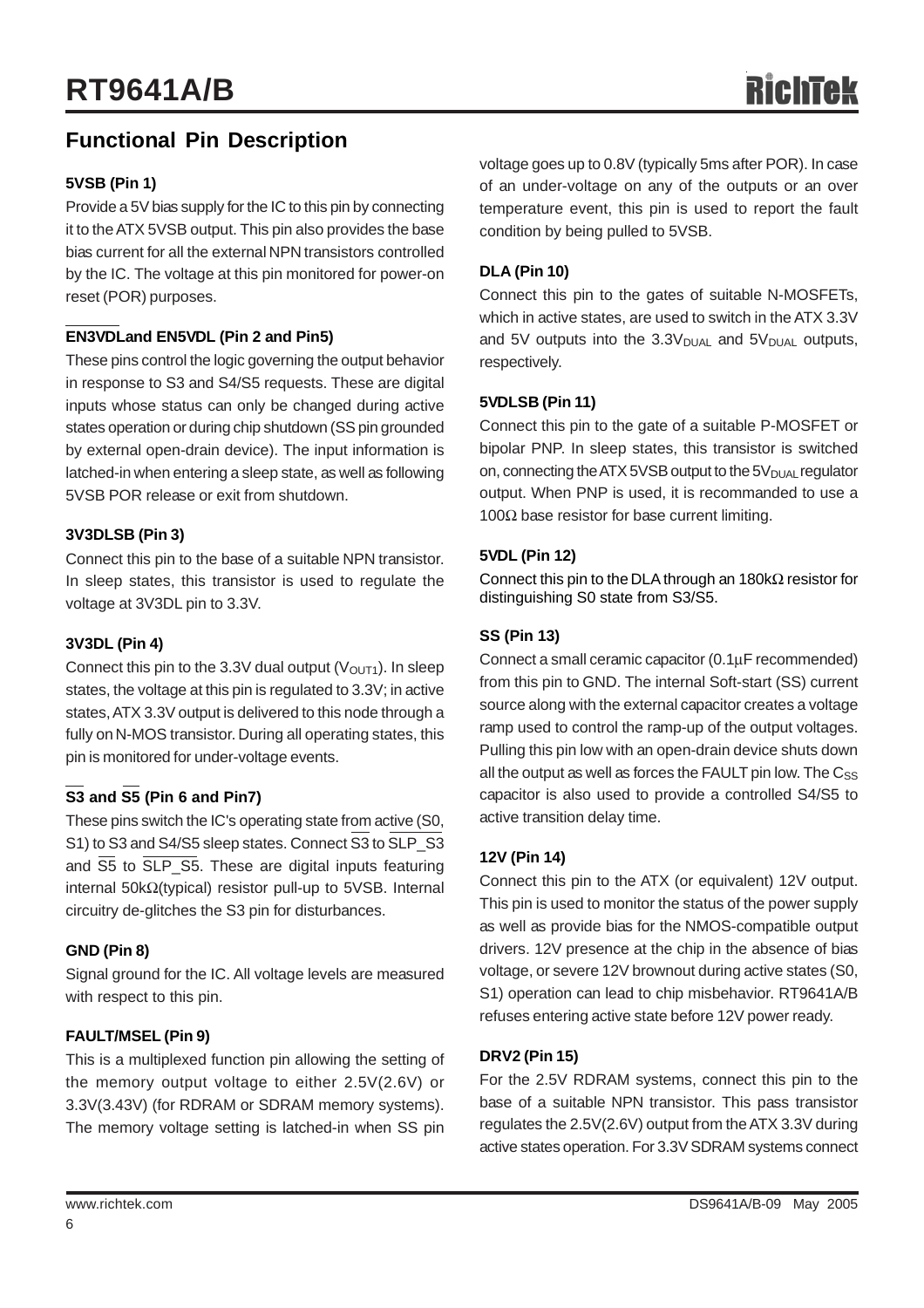this pin to the gate of a suitable N-MOS transistor or the base of a suitable NPN transistor.

#### **VSEN2 (Pin 16)**

Connect this pin to the memory output  $(V<sub>OUT2</sub>)$ . In sleep states, this pin is regulated to 2.5V(2.6V) or 3.3V(3.43V) (based on  $R_{SEL}$ ) through an internal pass transistor capable of delivering 300mA (Typically). The active-state voltage at this pin is regulated through an external NPN or NMOS transistor connected at the DRV2 pin for both 2.5V(2.6V) and 3.3V(3.43V) setting. During all operating states, the voltage at this pin is monitored for under-voltage events.

### **Application Information**

#### **Operation**

The RT9641A/B controls 3 output voltages. It is designed for microprocessor computer applications with 3.3V, 5V, 5VSB, and 12V outputs from an ATX power supply. The IC is composed of two linear controllers supplying the PCI slots'  $3.3V_{AUX}$  power  $(3.3V_{DUAL}, V_{OUT1})$  and the 2.5V RDRAM or 3.3V SDRAM memory power (2.5V/3.3V  $(2.6V/3.43V)$  V<sub>MEM</sub>, V<sub>OUT2</sub>), and a dual switch controller supplying the 5V<sub>DUAL</sub> voltage (V<sub>OUT3</sub>). In addition, all the control and monitoring functions necessary for complete ACPI implementation are integrated into the RT9641A/B.

#### **Initialization**

The RT9641A/B automatically initializes upon receipt of input power. The Power-On Reset (POR) function continually monitors the 5VSB input supply voltage, initiating soft-start operation after it exceeds its POR threshold (in S4/S5 states). The 5VSB POR trip event is also used to lock in the memory voltage setting based on R<sub>SEL</sub>.

The RT9641A/B forces the operation mode to start from S4/S5 states at POR releasing with  $3.3V_{DUAL}$  and  $5V_{DUAL}$ voltages under control of EN3VDL and EN5VDL input signals.

#### **Operational Truth Tables**

The EN3VDL and EN5VDL pins offer a host of choices in terms of the overall system architecture and supported features. Tables 1~3 describe the truth combinations pertaining to each of the three outputs.

| EN3VDL |   |   | $\overline{S5}$ $\overline{S3}$ 3V3DL | Comments                        |
|--------|---|---|---------------------------------------|---------------------------------|
| 0      | 1 | 1 | 3.3V                                  | S0, S1 States (Active)          |
| 0      | 1 | 0 | 3.3V                                  | S <sub>3</sub>                  |
| 0      | 0 | 1 | <b>Note</b>                           | <b>Maintains Previous State</b> |
| ი      | 0 | 0 | 3.3V                                  | S4/S5                           |
|        | 1 | 1 | 3.3V                                  | S0, S1 States (Active)          |
|        | 1 | 0 | 3.3V                                  | S <sub>3</sub>                  |
|        | 0 | 1 | Note                                  | <b>Maintains Previous State</b> |
|        | 0 | n | 0V                                    | S4/S5                           |

#### Table 1. 3.3V<sub>DUAL</sub> Output (V<sub>OUT1</sub>) Truth Table

Note: Combination not allowed.

As seen in Table 1, **EN3VDL** simply controls whether the 3.3V<sub>DUAL</sub> plane remains powered up during S4/S5 sleep state.

Table 2. 5VDUAL Output ( $V<sub>OUT3</sub>$ ) Truth Table

| EN5VDL |   | $\overline{S5}$ $\overline{S3}$ | 5VDL        | Comments                        |
|--------|---|---------------------------------|-------------|---------------------------------|
| O      | 1 | 1                               | 5V          | S0, S1 States(Active)           |
| O      | 1 | 0                               | 0V          | S <sub>3</sub>                  |
|        | 0 | 1                               | <b>Note</b> | <b>Maintains Previous State</b> |
|        | 0 | 0                               | 0V          | S4/S5                           |
|        | 1 | 1                               | 5V          | S0, S1 States(Active)           |
|        | 1 | 0                               | 5V          | S3                              |
|        | 0 | 1                               | <b>Note</b> | <b>Maintains Previous State</b> |
|        | ი | 0                               | 5V          | S4/S5                           |

Note: Combination not allowed.

Very similarly, Table 2 details the fact that EN5VDL status controls whether the  $5V_{DUAL}$  plane supports sleeps states.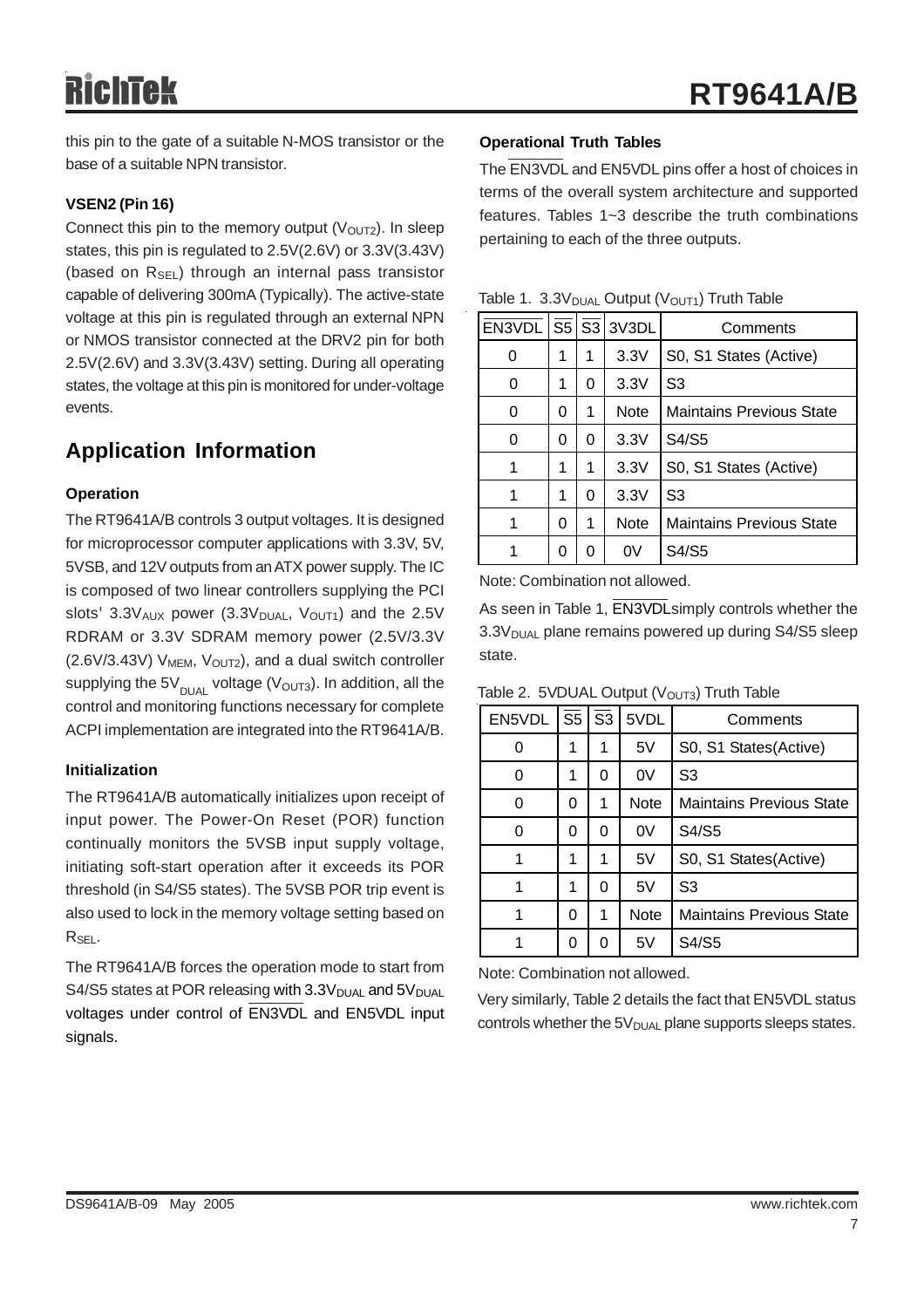Table 3.  $2.5V/3.3V(2.6V/3.43V)$  VMEM Output ( $V_{OUT2}$ ) Truth Table

| <b>RSEL   S5   S3  </b> |   |   | 2.5V/3.3V   | Comments                        |  |  |
|-------------------------|---|---|-------------|---------------------------------|--|--|
| 1k $\Omega$             | 1 | 1 | 2.5V/2.6V   | S0, S1 States(Active)           |  |  |
| 1k $\Omega$             | 1 | O | 2.5V        | S3                              |  |  |
| $1k\Omega$              | 0 | 1 | <b>Note</b> | <b>Maintains Previous State</b> |  |  |
| $1K\Omega$              | 0 | O | 0V          | S4/S5                           |  |  |
| 10 $k\Omega$            | 1 | 1 | 3.3V/3.43V  | S0, S1 States(Active)           |  |  |
| 10 $k\Omega$            | 1 | O | 3.3V        | S3                              |  |  |
| 10k $\Omega$            | 0 | 1 | Note        | Maintains Previous State        |  |  |
| 10 $k\Omega$            | O | O | 0V          | S4/S5                           |  |  |

Note: Combination not allowed.

As seen in Table 3, 2.5V/3.3V(2.6V/3.43V) VMEM output is maintained in S3 (Suspend-To-RAM), but not in S4/S5 state. The dual-voltage support accommodates both SDRAM as well as RDRAM type memories.

#### **Fault Protection**

All the outputs are monitored against under-voltage events. A serve over-current caused by a failed load on any of the outputs, would, in turn, cause that specific output to suddenly drop. If any of the output voltages drop below 68% of their set value, such event is reported by having the FAULT/MSEL pin pulled to 5V. Additionally, the 2.5V/ 3.3V(2.6V/3.43V) memory regulator is internally current limited while in a sleep state. Exceeding the maximum current rating of this output in a sleep state can lead to output voltage drooping. If excessive, this droop can ultimately trip the under-voltage detector and send a FAULT signal to the computer system. However, a FAULT condition will only set off the FAULT flag, and it will not shut off or latch off any part of the circuit. If shutdown or latch off the circuit is desired, this can be achieved by externally pulling or latching the SS pin low. Pulling the SS pin low will also force the FAULT pin to go low.

Under-voltage sensing is disabled on all disabled outputs and during soft-start ramp-up intervals.

Another condition that could set off the FAULT flag is chip over-temperature. If the RT9641A/B reaches an internal temperature of 145°C (typical), the FAULT flag is set (FAULT/MSEL pulled high), but the chip continues to operate until the temperature reaches 155°C (typical), when unconditional shutdown of all outputs takes place. The thermal shutdown can be released with a re-soft-start when the chip cools down.

#### **Shutdown**

In case of a FAULT condition that might endanger the computer system, or at any other time, the RT9641A/B can be shut down by pulling the SS pin below the specified shutdown level (typically 0.8V) with an open drain or open collector device capable of sinking a minimum of 2mA. Pulling the SS pin low effectively shuts down all the pass elements. Upon release of the SS pin, the RT9641A/B undergoes a new soft-start cycle and resumes normal operation in accordance to the ATX supply and control pins status.

#### **Layout Considerations**

The typical application employing a RT9641A/B is a fairly straight-forward implementation. Similar to any other linear regulators, attention has to be paid to a few potentially sensitive small signal components, such as those connected to high-impedance nodes or those supplying critical by-pass currents.

The power components (pass transistors) and the controller IC should be placed first. The controller should be placed in a central position on the motherboard, closer to the memory load if possible. Ensure the VSEN2 connection is properly sized to carry 300mA without significant resistive losses. The pass transistors should be placed on pads capable of heatsinking, matching the device's power dissipation. Where applicable, multiple via corrections to a large internal plane can significantly lower localized device temperature rise.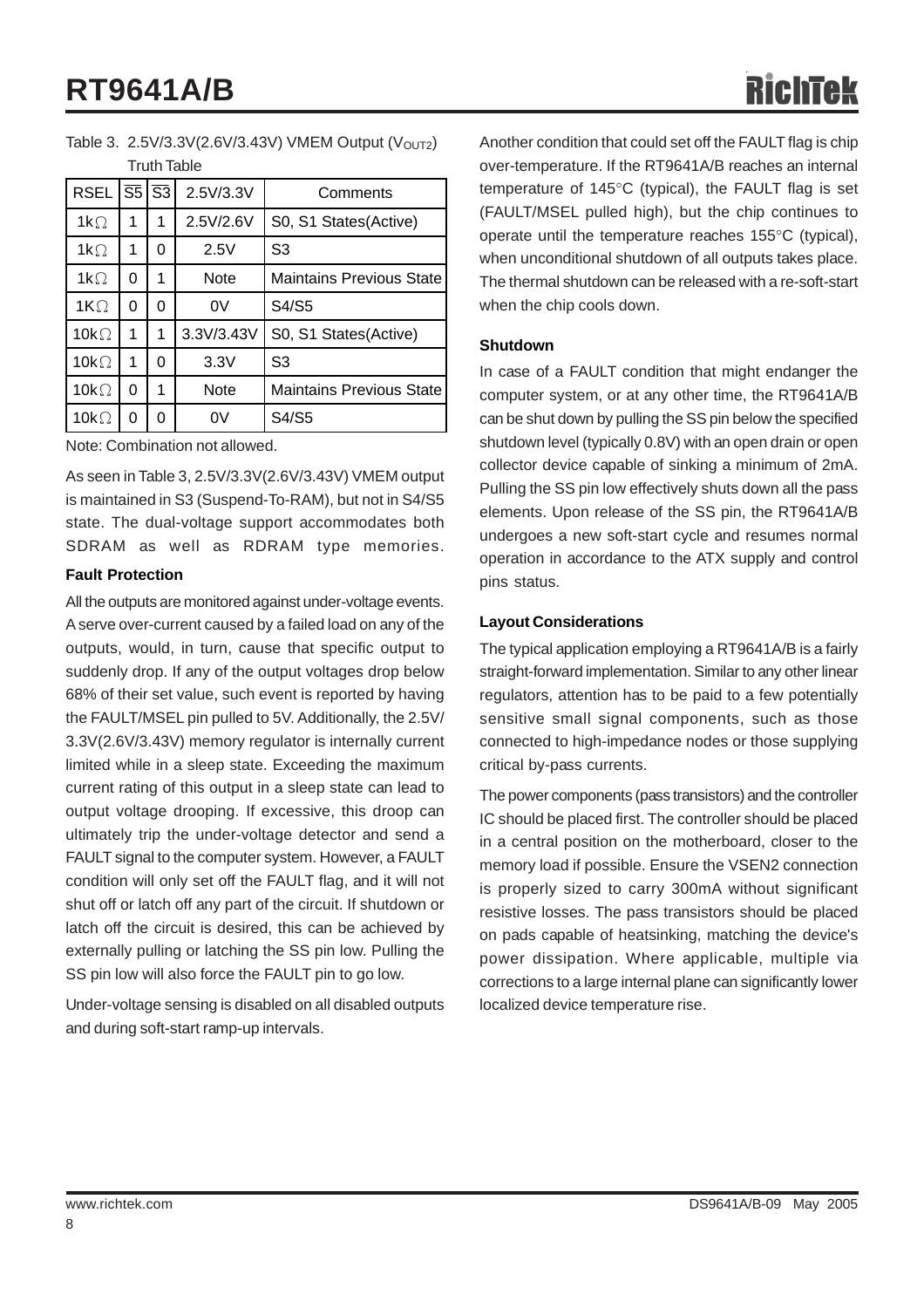

ISLAND ON POWAR PLANE LAYER ┑ ISLAND ON CIRCUIT/POWER PLANE LAYER VIA CONNECTION TO GROUND PLANE



Placement of the decoupling and bulk capacitors should follow a placement reflecting their purpose. As such, the high-frequency decoupling capacitors  $(C_{HF})$  should be placed as close as possible to the load they are decoupling; the ones decoupling the controller  $(C_{12V}, C_{5VSB})$  close to the controller pins, the one decoupling the load close to the load connector or the load itself (if embedded). The bulk capacitance (aluminum electrolytic or tantalum capacitors) placement is not as critical as the highfrequency capacitor placement, but having these capacitors close to the load they serve is preferable.

The only critical small signal component is the soft-start capacitor, C<sub>SS</sub>. Locate the component close to SS pin of the control IC and connect to ground though a vias placed close to the capacitor's ground pad. Minimize any leakage current paths from SS node, since the internal current source is only 5μA.

A multi-layer printed circuit board is recommended. Figure1 shows the connections of most of the components to the converter. Note that each individual capacitor could represent numerous physical capacitors. Dedicate one solid layer for a ground plane and make all critical component ground connections through vias placed as close to the component as possible. Dedicate another solid layer as a power plane and break this plane into smaller islands of common voltage levels. Ideally, the power plane should support both the input power and output power nodes. Use copper filled polygons on the top and bottom circuit layers to create power islands connecting the filtering components (output capacitors) and the loads. Use the remaining printed circuit layers for small signal wiring.

### **Component Selection Guidelines**

#### **Output Capacitors Selection**

The output capacitors for all outputs should be selected to allow the output voltage to meet the dynamic regulation requirements of active state operation (S0, S1). The load transient for the various microprocessor system's components may require high quality capacitors to supply the high slew rate (di/dt) current demands. Thus, it is recommended that capacitors  $C<sub>OUT1</sub>$  and  $C<sub>OUT2</sub>$  should be selected for transient load regulation.

Also, during the transition between active and sleep states, there is a short interval of time during which none of the power pass elements are conducting-during this time the output capacitors have to supply all the output current. The output voltage drop during this brief period of time can be approximated with the following formula:

 $\Lambda$  V<sub>OUT</sub> =  $I_{\text{OUT}}$  x (ESR<sub>OUT</sub> +  $t_t$  / C<sub>OUT</sub>), where

 $\Delta$  V<sub>OUT</sub> : output voltage drop

 $ESR<sub>OUT</sub>$ : output capacitor bank ESR

IOUT : output current during transition

 $C<sub>OUT</sub>$ : output capacitor bank capacitance

 $t_t$ : active-to-sleep or sleep-to-active transition time (5 $\mu$ s typical)

Since the output voltage drop is heavily dependent on the ESR (equivalent series resistance) of the output capacitor bank, the capacitors should be chosen to maintain the output voltage above the lowest allowable regulation level.

#### **Input Capacitors Selection**

The input capacitors for an RT9641A/B application must have sufficiently low ESR so that the input voltage does not dip excessively when energy is transferred to the output capacitors.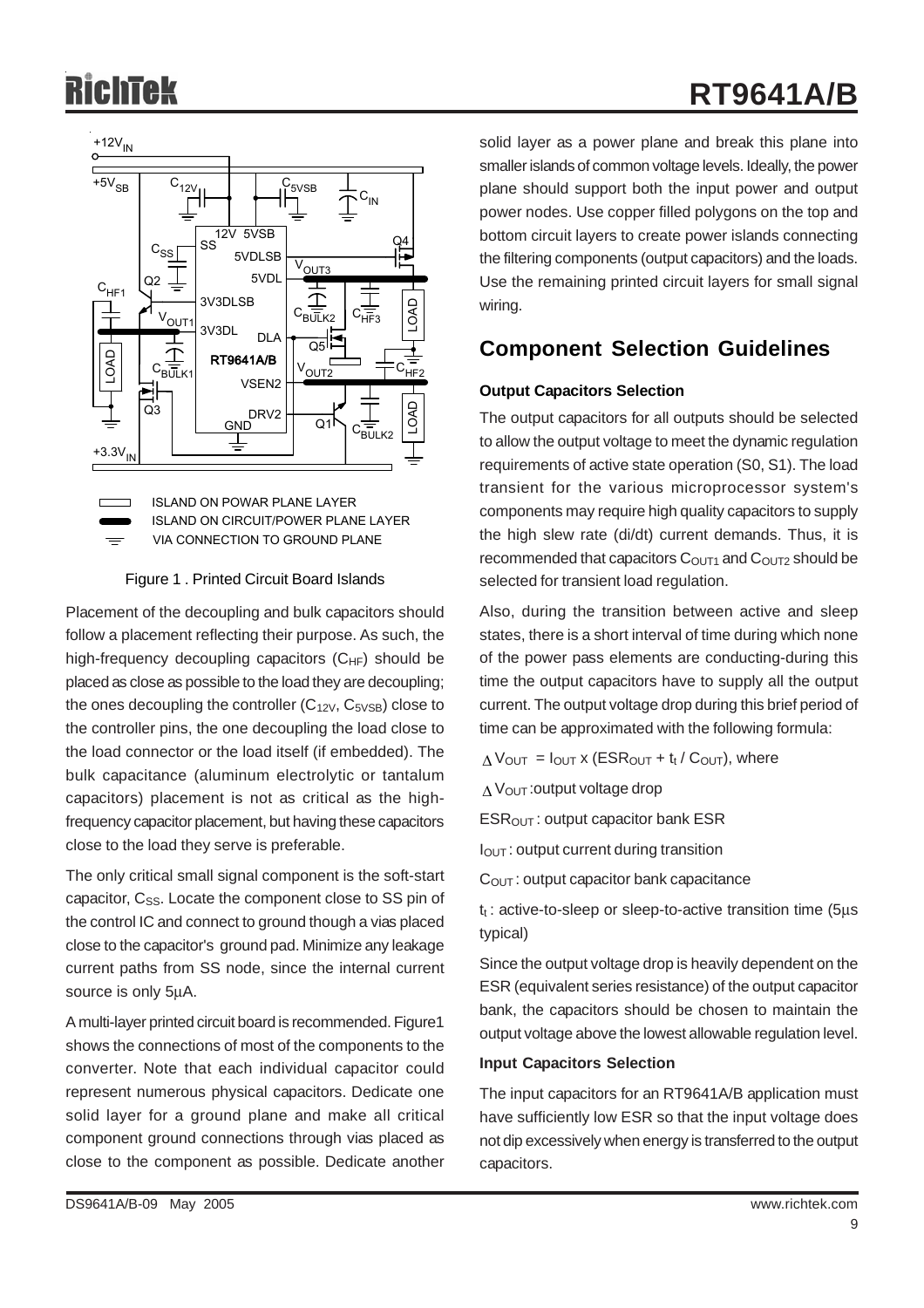## **Transistor Selection/Considerations**

The RT9641A/B typically requires one P-channel or PNP transistor and two N-Channel power MOSFETs and two bipolar NPN transistors.

One general requirement for selection of transistors for all the linear regulators/switching elements is package selection for efficient removal of heat. The power dissipated in a linear regulator/switching element is:

```
P_{LINEAR} = I<sub>O</sub> \times (V<sub>IN</sub> - V<sub>OUT</sub>)
```
Select a package and heatsink that maintains the junction temperature below the rating with the maximum expected ambient temperature.

### **Q1**

The active element on the  $2.5V/3.3V$  ( $2.6V/3.43V$ )  $V_{(MEM)}$ output has different requirements for each the two voltage settings. In 2.5V systems utilizing RDRAM (or voltagecompatible) memory, Q1 had better to be a bipolar NPN capable of conducting the maximum required output current and it must have a minimum current gain ( $h_{fe}$ ) of 100~150 at this current and 0.7V  $V_{CE}$ . In such systems, the 2.5V(2.6V) output is regulated from the ATX 3.3V output while in an active state. In 3.3V systems (SDRAM or compatible) Q1 is suggested to use an N-channel MOSFET, then the MOSFET serves like a switch when it is connected to ATX3.3V during active states (S0, S1). The main criteria for the selection of this transistor is output voltage budgeting. The maximum  $R_{DS(ON)}$  allowed at highest junction temperature can be expressed with the following equation:

 $R_{DS(ON) MAX} = (V_{IN(MIN)} - V_{OUT(MIN)}) / I_{OUT(MAX)}$ , where

VIN(MIN) : minimum input voltage

 $V<sub>OUT(MIN)</sub>$ : minimum output voltage allowed.

IOUT(MAX) : maximum output current

The gate bias available for this MOEFET is approximately 6V, so the logic level MOSFET is prefered. The 3.3V(3.43V) V<sub>(MEM)</sub> power also can be regulated from ATX 5V in order to have high quality  $V_{(MEM)}$ , in such a configuration, either MOSFET or NPN transistors can be used. While the heat dissipation should be carefully handled.

### **Q4**

If a P-Chanel MOSFET is used to switch the 5VSB output of the ATX supply into the  $5V_{DUAL}$  output during S3 and S4/S5 states (as dictated by EN5VDL status), then, similar to the situation where Q1 is a MOSFET, the selection criteria of this device is also proper voltage budgeting. The maximum  $r_{DS (ON)}$ , however, has to be achieved with only 4.5V of V<sub>GS</sub>, so a logic level MOSFET needs to be selected. If a PNP device is chosen to perform this function, it has to have a low saturation voltage while providing the maximum sleep-state current and have current gain sufficiently high to be saturated using the minimum drive current (typically 20mA). A 100Ω ~ 200Ω resistor is recommended to be inserted between the 5VDLSB pin and Base node of the PNP transistor for limiting the base current.

### **Q3, Q5**

The two N-Channel MOSFETs are used to switch the 3.3V and 5V inputs provided by the ATX supply into the  $3.3V_{\text{DUAL}}$ and  $5V_{\text{DUAL}}$  outputs, respectively, while in active (S0, S1) state. Similar  $R_{DS(ON)}$  criteria apply in these cases as well, unlike the PMOS, however, these NMOS transistors get the benefit of an increased  $V_{GS}$  drive (approximately 8V and 7V respectively).

### **Q2**

The NPN transistor used as sleep-state pass element on the  $3.3V<sub>DUAL</sub>$  output must have a minimum current gain of 100 at  $V_{CE} = 1.5V$  and  $I_{CE} = 500$  mA throughout the incircuit operating temperature range.